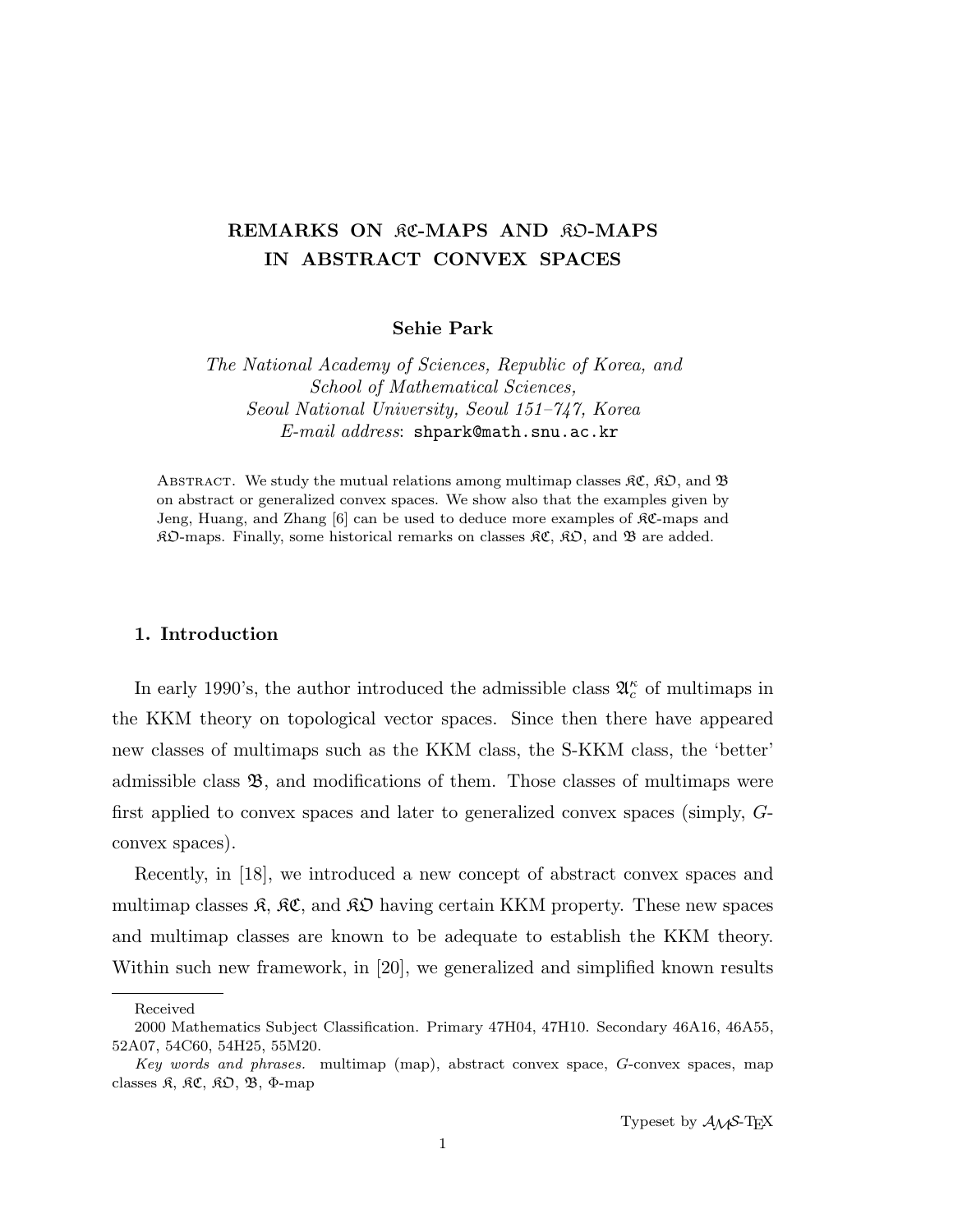of the theory on convex spaces, H-spaces, G-convex spaces, and others. It is noticed that the class  $\mathfrak{K}\mathfrak{C}$  contains the KKM class and the S-KKM class.

In the present paper, our aim is to study the mutual relations among multimap classes  $\mathcal{RC}, \mathcal{RD},$  and  $\mathcal{B}$  in abstract or G-convex spaces. We show also that the interesting new examples of  $\mathcal{RC}$ -maps given by Jeng, Huang, and Zhang [6] can be used to deduce more examples of  $\mathcal{RC}$ -maps and  $\mathcal{RD}$ -maps. Finally, some historical remarks on multimap classes  $\mathfrak{RC}, \mathfrak{RO},$  and  $\mathfrak{B}$  are added.

Section 2 deals with preliminaries on definitions and examples of abstract convex spaces and multimap classes  $\mathcal{RC}$  and  $\mathcal{RD}$ . In Section 3, we introduce the multimap class  $\mathfrak{B}$  on G-convex spaces and some basic properties of normal spaces (not necessarily Hausdorff). Section 4 deals with the relations among three multimap classes  $\mathfrak{K}\mathfrak{C}, \mathfrak{K}\mathfrak{O},$  and  $\mathfrak{B}$ . In Section 5, we are concerned with the examples of  $R\mathfrak{C}$ -maps given by Jeng, Huang, and Zhang [6] and comments on them. Actually, we show that their examples can be used to deduce more examples of  $\mathfrak{K}C$ -maps and KO-maps. Finally, Section 6 deals with historical remarks on multimap classes  $R\mathfrak{C}, \mathfrak{K}\mathfrak{O}, \text{ and } \mathfrak{B}.$ 

# 2. Abstract convex spaces and multimap classes  $\mathcal{RC}$  and  $\mathcal{RD}$

This section is concerned with definitions and examples of abstract convex spaces and multimap classes  $\mathfrak{K}\mathfrak{C}$  and  $\mathfrak{K}\mathfrak{O}$ .

Let  $\langle D \rangle$  denote the set of all nonempty finite subsets of a set D.

**Definitions.** An abstract convex space  $(E, D; \Gamma)$  consists of a nonempty set E, a nonempty set D, and a multimap  $\Gamma : \langle D \rangle \to E$  with nonempty values. We may denote  $\Gamma_A := \Gamma(A)$  for  $A \in \langle D \rangle$ .

For any  $D' \subset D$ , the *Γ-convex hull* of  $D'$  is denoted and defined by

$$
co_{\Gamma} D' := \bigcup \{ \Gamma_A \mid A \in \langle D' \rangle \} \subset E.
$$

[co is reserved for the convex hull in topological vector spaces.] A subset X of  $E$ is called a  $\Gamma$ -convex subset of  $(E, D; \Gamma)$  relative to D' if for any  $N \in \langle D' \rangle$ , we have  $\Gamma_N \subset X$ , that is,  $\text{co}_{\Gamma} D' \subset X$ .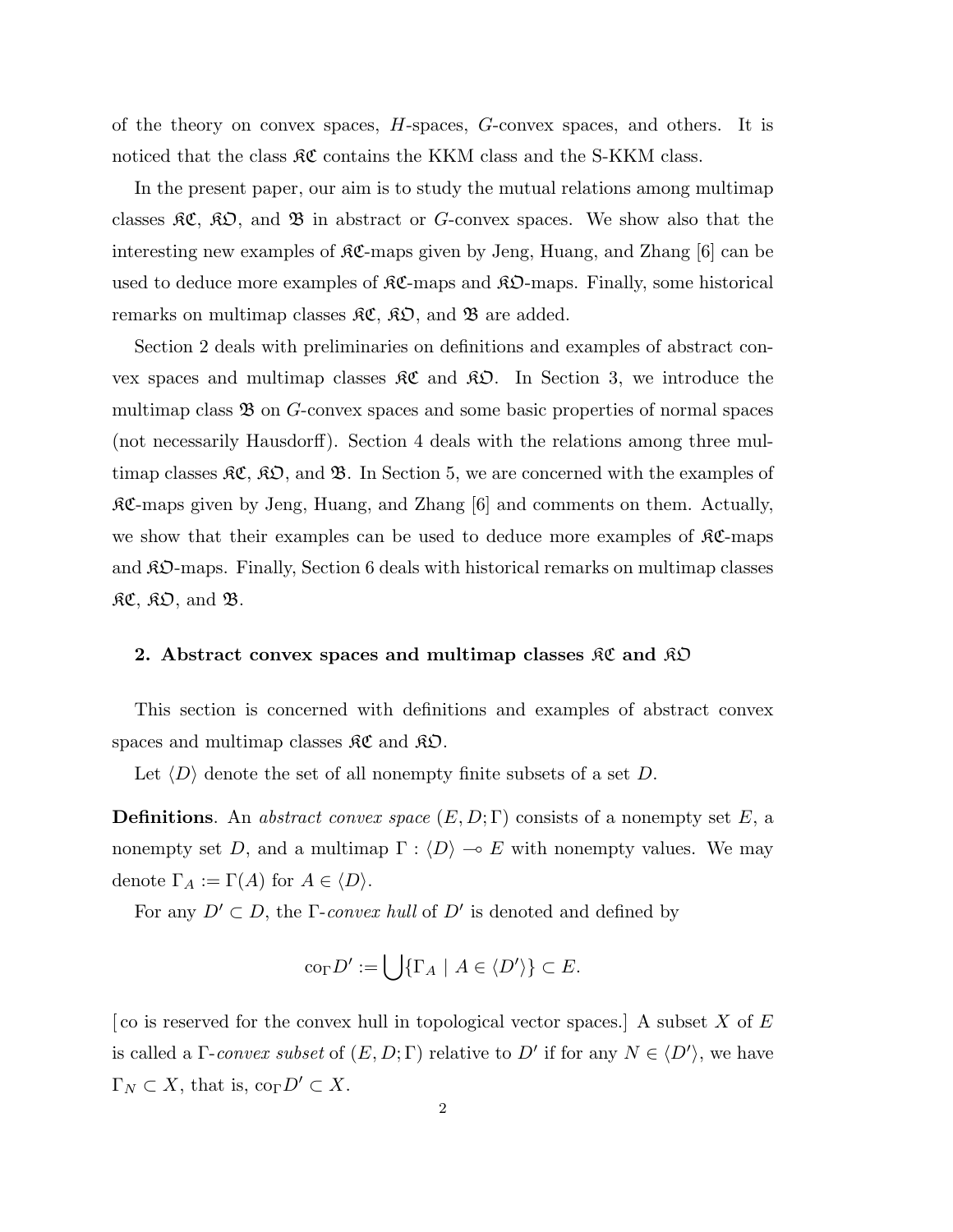When  $D \subset E$ , the space is denoted by  $(E \supset D; \Gamma)$ . In such case, a subset X of E is said to be Γ-convex if, for any  $A \in \langle X \cap D \rangle$ , we have  $\Gamma_A \subset X$ . In case  $E = D$ , let  $(E; \Gamma) := (E, E; \Gamma)$ .

If E is given a topology, then the abstract convex space  $(E, D; \Gamma)$  is called an abstract convex topological space.

Examples of abstract convex spaces are given in [18,20].

**Definitions.** Let  $(E, D; \Gamma)$  be an abstract convex space and Z a set. For a multimap  $F : E \multimap Z$  with nonempty values, if a multimap  $G : D \multimap Z$  satisfies

$$
F(\Gamma_A) \subset G(A) := \bigcup_{y \in A} G(y) \quad \text{for all } A \in \langle D \rangle,
$$

then G is called a KKM map with respect to F. When  $E = Z$ , a KKM map  $G: D \to E$  is a KKM map with respect to the identity map  $1_E$ .

A multimap  $F : E \multimap Z$  is called a  $\mathfrak{K}\text{-}map$  if, for any KKM map  $G : D \multimap Z$ with respect to F, the family  $\{G(y)\}_{y\in D}$  has the finite intersection property. We denote

$$
\mathfrak{K}(E, Z) := \{ F : E \multimap Z \mid F \text{ is a } \mathfrak{K}\text{-map} \}.
$$

Similarly, when Z is a topological space, a  $\mathcal{RC}$ -map is defined for closed-valued maps G, and a  $\mathfrak{K}\mathfrak{O}$ -map for open-valued maps G. In this case, we have

$$
\mathfrak{K}(E,Z) \subset \mathfrak{KC}(E,Z) \cap \mathfrak{KD}(E,Z).
$$

Note that if Z is discrete then three classes  $\mathfrak{K}, \mathfrak{K} \mathfrak{C}$ , and  $\mathfrak{K} \mathfrak{D}$  are identical.

**Examples 2.1.** Every abstract convex space in our sense has a map  $F \in \mathfrak{K}(E, Z)$ for any nonempty set Z. In fact, for each  $x \in E$ , choose  $F(x) := Z$  or  $F(x) := \{z_0\}$ for some  $z_0 \in Z$ .

The following is a typical example of abstract convex spaces:

**Definition.** A generalized convex space or a  $G$ -convex space  $(X, D; \Gamma)$  consists of a topological space X, a nonempty set D, and a multimap  $\Gamma : \langle D \rangle \longrightarrow X$  such that for each  $A \in \langle D \rangle$  with the cardinality  $|A| = n + 1$ , there exists a continuous function  $\phi_A : \Delta_n \to \Gamma(A)$  such that  $J \in \langle A \rangle$  implies  $\phi_A(\Delta_J) \subset \Gamma(J)$ .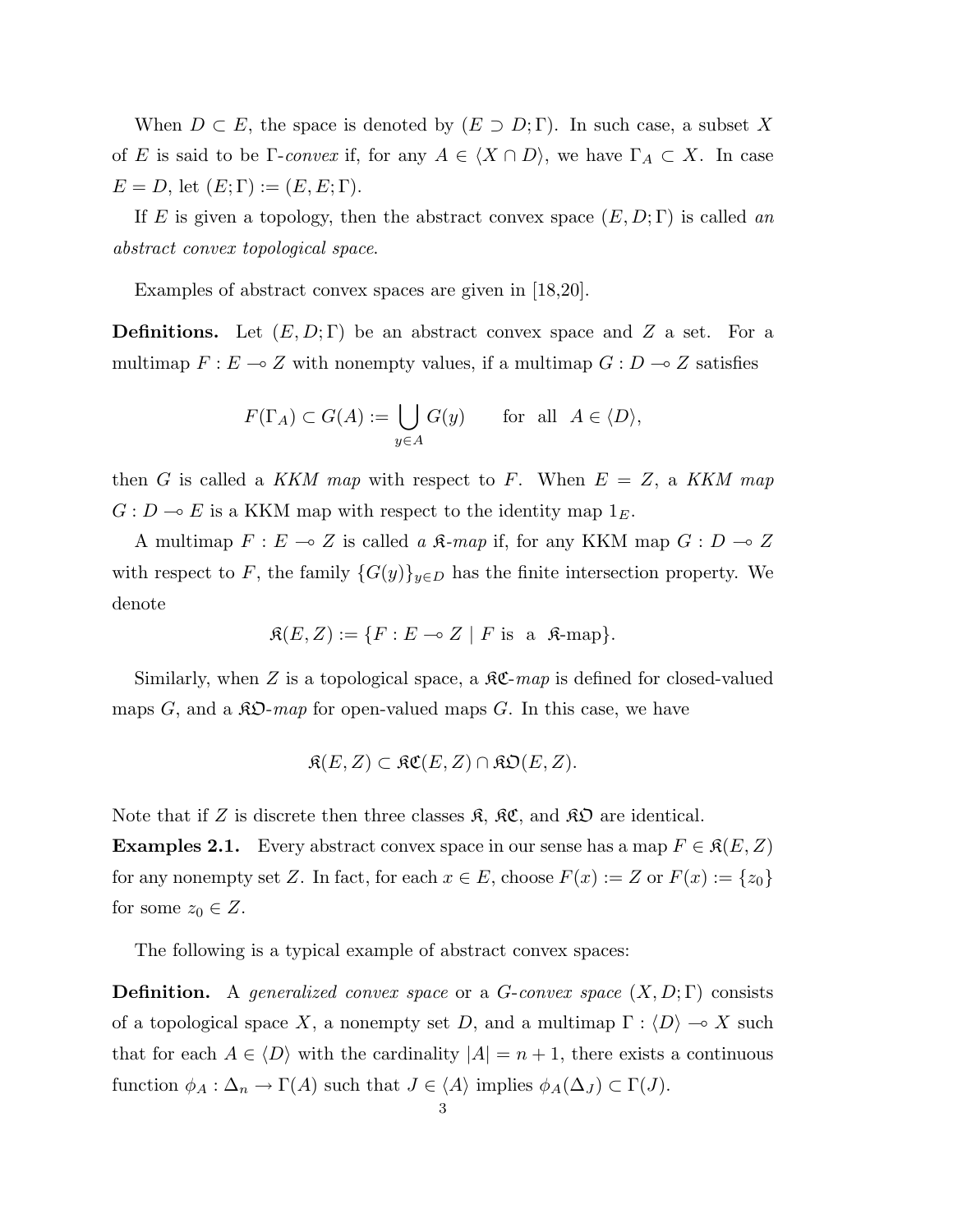Here,  $\Delta_n$  is the standard *n*-simplex with vertices  $\{e_i\}_{i=0}^n$ , and  $\Delta_j$  the face of  $\Delta_n$  corresponding to  $J \in \langle A \rangle$ ; that is, if  $A = \{a_0, a_1, \ldots, a_n\}$  and  $J =$  ${a_{i_0}, a_{i_1}, \ldots, a_{i_k}} \subset A$ , then  $\Delta_J = \text{co}\{e_{i_0}, e_{i_1}, \ldots, e_{i_k}\}.$ 

We have established a large amount of literature on G-convex spaces; see [19,20] and references therein.

Consider the following condition for a G-convex space  $(X \supset D; \Gamma)$  as in [20]:

(\*)  $\Gamma_{\{x\}} = \{x\}$  for each  $x \in D$ ; and, for each  $N \in \langle D \rangle$  with the cardinality  $|N| = n+1$ , there exists a continuous function  $\phi_N : \Delta_n \to \Gamma_N$  such that  $\phi_N(\Delta_n) =$  $\Gamma_N$  and that  $J \in \langle N \rangle$  implies  $\phi_N(\Delta_J) = \Gamma_J$ .

**Definition.** For an abstract convex topological space  $(E, D; \Gamma)$ , the KKM principle is the statement  $1_E \in \mathfrak{RC}(E, E) \cap \mathfrak{RO}(E, E)$ . A KKM space is an abstract convex topological space satisfying the KKM principle.

**Examples 2.2.** Even for generalized convex spaces  $(X, D; \Gamma)$ , in general, the identity map  $1_X \notin \mathfrak{K}(X, X)$ . We give examples of KKM spaces as follows:

1. If  $X = \Delta_n$  is an *n*-simplex, D is the set of its vertices,  $\Gamma = \infty$  is the convex hull operation, then the celebrated KKM principle says that  $1_X \in \mathfrak{RC}(X,X)$ . Later, it is known that  $1_X \in \mathfrak{K} \mathfrak{O}(X,X)$ .

2. If D is a nonempty subset of a topological vector space (simply, t.v.s.)  $E$ (not necessarily Hausdorff), Fan's KKM lemma [5] says that  $1_E \in \mathfrak{RC}(E, E)$ .

3. If X is a subset of a vector space,  $D \subset X$  such that co  $D \subset X$ , and each  $\Gamma_A$  is the convex hull of  $A \in \langle D \rangle$  equipped with the Euclidean topology, then  $(X, D; \Gamma)$ is called a *convex space*. When  $X = D$  is convex, this concept reduces to the one due to Lassonde; see [18]. Note that any convex subset of a t.v.s. is a convex space, but not conversely.

Note that a convex space  $(X \supset D; \Gamma)$  satisfies the condition  $(*)$ .

4. For a G-convex space  $(X, D; \Gamma)$ , we showed that  $1_X \in \mathfrak{RC}(X, X) \cap \mathfrak{RO}(X, X)$ . Moreover, for a topological space Z, we noted that if  $F: X \to Z$  is a continuous single-valued map or if  $F : X \multimap Z$  has a continuous selection, then  $F \in \mathfrak{RC}(X, Z) \cap$  $\mathfrak{K}\mathfrak{O}(X,Z).$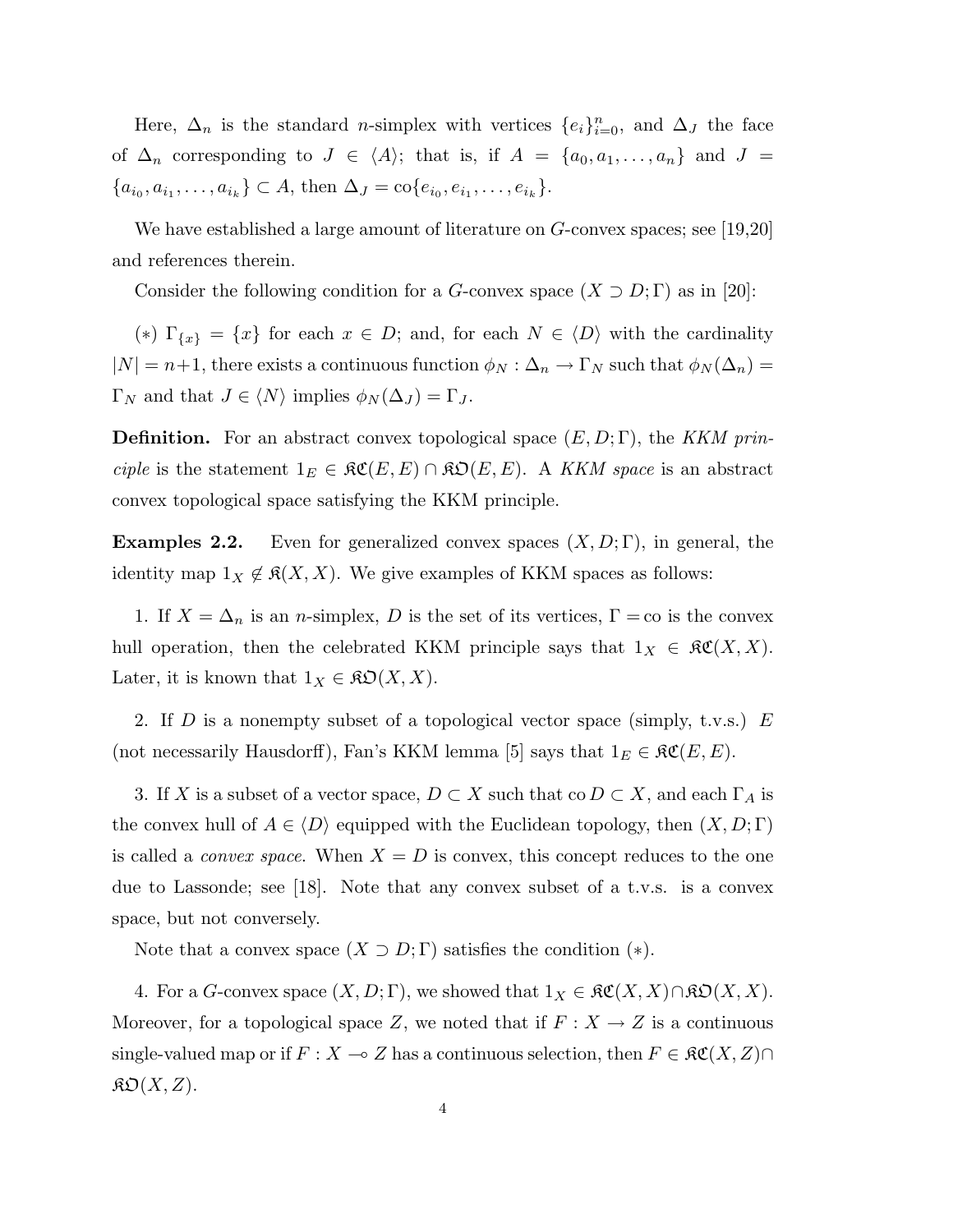For further examples and references, see [18,20]. Recently, it is known that the class of KKM spaces properly contains G-convex spaces.

#### 3. Multimap classes B

In this section, we introduce the class  $\mathfrak{B}$  on G-convex spaces and some basic properties of normal spaces (not necessarily Hausdorff).

**Definition.** Let  $(X, D; \Gamma)$  be a G-convex space and Z a topological space. The better admissible class  $\mathfrak{B}$  of multimaps from X into Z is defined as follows:

 $F \in \mathfrak{B}(X,Z) \iff F : X \multimap Z$  is a map such that for any  $N \in \langle D \rangle$  with the cardinality  $|N| = n + 1$  and any continuous function  $p : F(\Gamma_N) \to \Delta_n$ , the composition

$$
\Delta_n \xrightarrow{\phi_N} \Gamma_N \xrightarrow{F|_{\Gamma_N}} F(\Gamma_N) \xrightarrow{p} \Delta_n
$$

has a fixed point. Note that  $\Gamma_N$  can be replaced by the compact set  $\phi_N(\Delta_n)$ .

We give some subclasses of  $\mathfrak{B}$  as follows:

**Examples 3.1.** For topological spaces X and Y, an *admissible* class  $\mathfrak{A}_{c}^{\kappa}(X, Y)$  of maps  $F : X \longrightarrow Y$  is one such that, for each nonempty compact subset K of X, there exists a map  $G \in \mathfrak{A}_{c}(K,Y)$  satisfying  $G(x) \subset F(x)$  for all  $x \in K$ ; where  $\mathfrak{A}_{c}$ consists of finite compositions of maps in a class  $\mathfrak A$  of maps satisfying the following properties:

- (i)  $\mathfrak A$  contains the class  $\mathbb C$  of (single-valued) continuous functions;
- (ii) each  $T \in \mathfrak{A}_c$  is u.s.c. with nonempty compact values; and
- (iii) for any polytope P, each  $T \in \mathfrak{A}_c(P, P)$  has a fixed point, where the intermediate spaces are suitably chosen.

Here, a polytope  $P$  is a homeomorphic image of a standard simplex.

Subclasses of the admissible class  $\mathfrak{A}^{\kappa}_{c}$  are classes of continuous functions  $\mathbb{C}$ , the Kakutani maps K (with convex values and codomains are convex spaces), the Aronszajn maps M (with  $R_{\delta}$  values), the acyclic maps V (with acyclic values), the Powers maps  $V_c$  (finite compositions of acyclic maps), the O'Neill maps N (continuous with values of one or  $m$  acyclic components, where  $m$  is fixed), the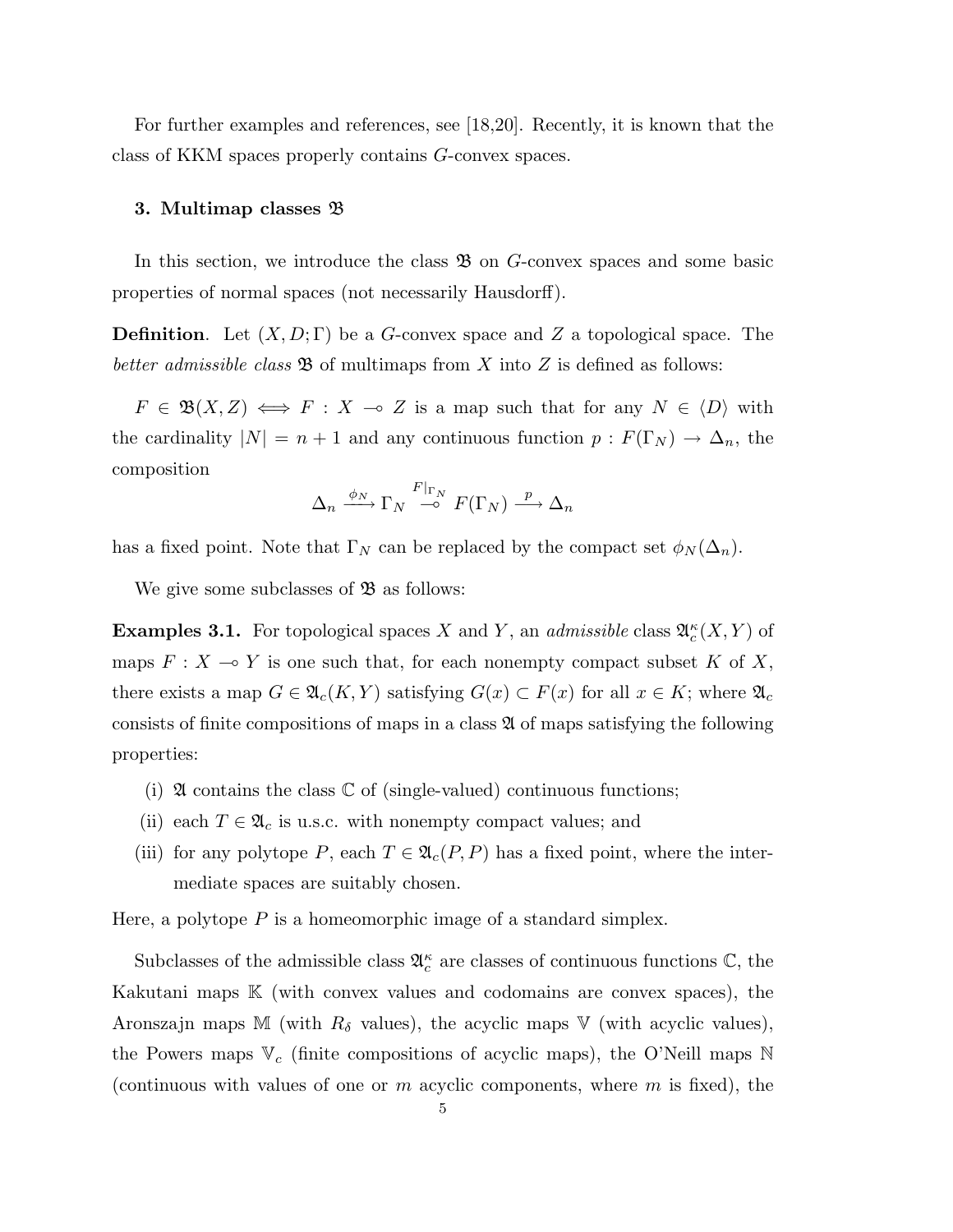approachable maps A (whose domains and codomains are uniform spaces), admissible maps of Górniewicz,  $\sigma$ -selectionable maps of Haddad and Lasry, permissible maps of Dzedzej, the class  $\mathbb{K}_{c}^{\sigma}$  of Lassonde, the class  $\mathbb{V}_{c}^{\sigma}$  of Park et al., approximable maps of Ben-El-Mechaiekh and Idzik, and many others.

Note that for a G-convex space  $(X, D; \Gamma)$  and any space Y, an admissible class  $\mathfrak{A}^\kappa_c(X,Y)$  is a subclass of  $\mathfrak{B}(X,Y)$  with some possible exceptions such as Kakutani maps; see [21]. Some examples of maps in  $\mathfrak{B}$  not belonging to  $\mathfrak{A}_{c}^{\kappa}$  were known; for example, the connectivity map due to Nash and Girolo; see [14].

Examples 3.2. We give a general definition of Kakutani maps as follows:

**Definition.** Let Y be a topological space and  $(X \supset D; \Gamma)$  a G-convex space. A map  $F: Y \longrightarrow X$  is called a Kakutani map if it is u.s.c. and has nonempty compact Γ-convex values.

For Kakutani maps the following are known [21]:

(1) Let  $(X, D; \Gamma)$  be a G-convex space and  $(Y \supset D'; \Sigma)$  a Hausdorff LG-space. If  $F : X \to Y$  is a Kakutani map, then  $F \in \mathfrak{B}(X, Y) \cap \mathfrak{K}\mathfrak{C}(X, Y)$ .

(2) Let  $(X;\Gamma;\mathcal{U})$  be a locally G-convex space. Then any Kakutani map F:  $X \multimap X$  belongs to  $\mathfrak{B}(X, X)$ .

**Examples 3.3.** An important subclass of  $\mathfrak{B}$  is the class of  $\Phi$ -maps (or Fan-Browder maps) as follows:

**Definition.** Let Y be a topological space and  $(X, D; \Gamma)$  a G-convex space. Then a map  $T : Y \longrightarrow X$  is called a  $\Phi$ -map (or a Fan-Browder map) if there is a map  $S:Y \multimap D$  such that

- (i) for each  $y \in Y$ ,  $\text{co}_{\Gamma}S(y) \subset T(y)$  [that is,  $T(y)$  is Γ-convex relative to  $S(y)$ ]; and
- $(ii)$   $Y =$ S  $\{\text{Int}\,S^{-}(z)\mid z\in D\}.$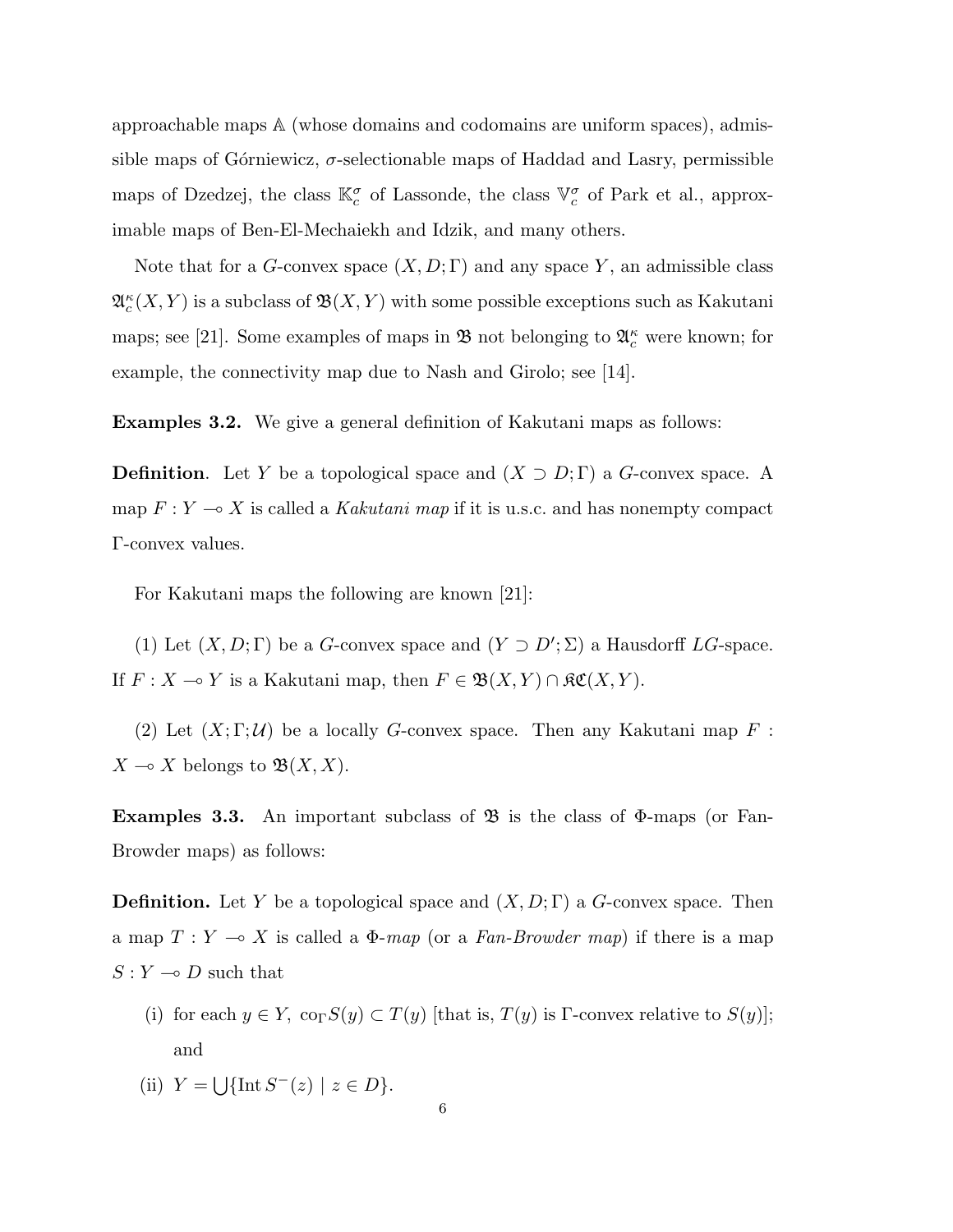The following is known [20]:

**Lemma 3.1.** Let  $(X, D; \Gamma)$  be a G-convex space and Z a topological space. Then (1)  $\mathbb{C}(X,Z) \subset \mathfrak{A}^{\kappa}_c(X,Z) \subset \mathfrak{B}(X,Z);$ 

- 
- $(2)$   $\mathbb{C}(X,Z)$  ⊂  $\mathfrak{RC}(X,Z)$  ∩  $\mathfrak{RO}(X,Z)$ ; and
- (3) [8]  $\mathfrak{A}_{c}^{\kappa}(X,Z) \subset \mathfrak{K}\mathfrak{C}(X,Z) \cap \mathfrak{K}\mathfrak{O}(X,Z)$  if Z is Hausdorff.

**Lemma 3.2.** [20, Theorem 16] Let  $(X, D; \Gamma)$  be a G-convex space and Z a topological space.

(1) If Z is a Hausdorff space, then every compact map  $F \in \mathfrak{B}(X,Z)$  belongs to  $\mathfrak{RC}(X,Z).$ 

(2) If  $F : X \to Z$  is a closed map such that  $F \phi_N \in \mathfrak{RC}(\Delta_n, Z)$  for any  $N \in \langle D \rangle$ with the cardinality  $|N| = n + 1$ , then  $F \in \mathfrak{B}(X, Z)$ .

(3) In the class of closed maps defined on a G-convex space  $(X \supset D; \Gamma)$  satisfying condition (\*) into a space Z, a map  $F \in \mathfrak{RC}(X,Z)$  belongs to  $\mathfrak{B}(X,Z)$ .

Remark. There are non-closed maps in  $\mathfrak{B}(X,X) \cap \mathfrak{K}(X,X)$  for any G-convex space  $(X \supset D; \Gamma)$ ; for example, a Fan-Browder map.

We recall the following properties of normal spaces; see Bourbaki [1] and Lefschetz [9].

**Lemma 3.3.** A topological space  $X$  is normal iff every point-finite open cover  $\mathcal{U} = \{U_{\alpha} \mid \alpha \in I\}$  of X is shrinkable, that is, an open cover  $\mathcal{V} = \{V_{\alpha} \mid \alpha \in I\}$ exists such that  $\overline{V}_{\alpha} \subset U_{\alpha}$  for each  $\alpha \in I$ .

**Lemma 3.4.** Let X be a normal space and let  $\{A_1, \ldots, A_n\}$  a finite family of closed subsets of X. Then there exists a ("thickening") family of open sets of X such that  $A_i \subset U_i$  for all  $1 \leq i \leq n$ , and for every  $\{i_1, \ldots, i_k\} \subset \{1, 2, \ldots, n\}$ , we have

$$
A_{i_1} \cap \cdots \cap A_{i_k} = \emptyset \quad \text{iff} \quad U_{i_1} \cap \cdots \cap U_{i_k} = \emptyset.
$$

The following continuous selection theorem for multimaps with noncompact domain is given in view of [15, Lemma 1]:

**Lemma 3.5.** Let X be a normal space,  $(Y, D; \Gamma)$  a G-convex space, and  $S: X \rightarrow$  $D$  a map such that  $X =$ S {Int  $S^-(y) | y \in A$ } for some  $A \in \langle D \rangle$ . Then there 7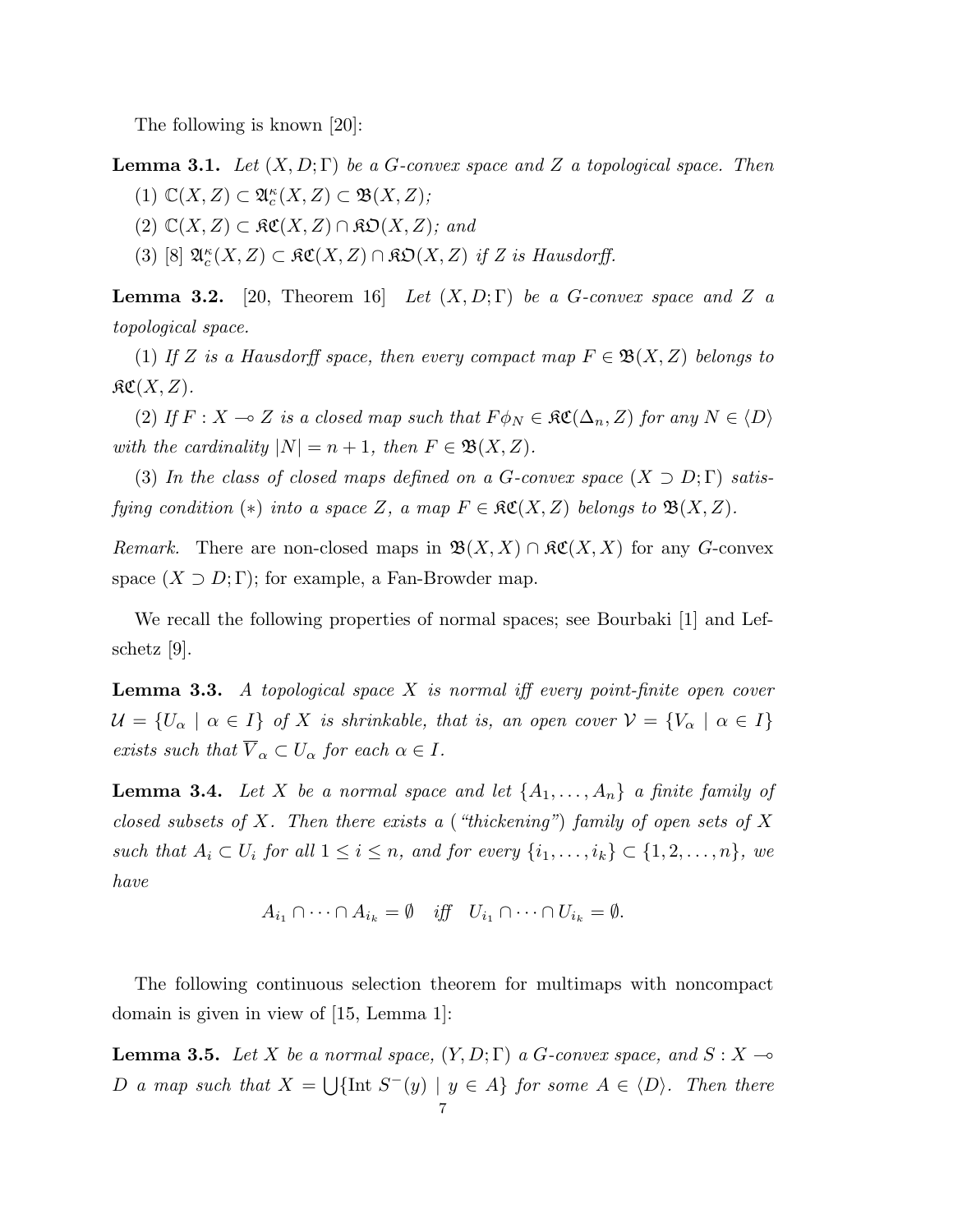exists a continuous function  $s: X \to \Gamma_A$  such that  $s(x) \in \Gamma(A \cap S(x))$  for all  $x \in X$ . In fact, if  $|A| = n + 1$ , then  $s = \phi_A \circ p$ , where  $\phi_A : \Delta_n \to \Gamma_A$  and  $p: X \to \Delta_n$  are continuous functions.

*Proof.* Let  $A := \{y_0, y_1, \ldots, y_n\} \in \langle D \rangle$ . Since X is normal, there exists a partition of unity  ${p_i}_{i=0}^n$  subordinated to the open cover  ${\{\text{Int } S^-(y_i)\}}_{i=0}^n$ . Define a continuous function  $p: X \to \Delta_n$  by  $p(x) := \sum_{i=0}^n p_i(x)e_i$ . Let  $s := \phi_A \circ p$  and, for each  $x \in X$ , let  $J_x := \{y_i \mid p_i(x) \neq 0\} \subset A$ . Then

$$
s(x) = \phi_A \circ p(x) = \phi_A(\sum_{y_i \in J_x} p_i(x)e_i) \in \phi_A(\Delta_{J_x}).
$$

Hence, we have

$$
y_i \in J_x \Leftrightarrow p_i(x) \neq 0 \Rightarrow x \in S^-(y_i) \Leftrightarrow y_i \in S(x) \cap A.
$$

So  $s(x) \in \phi_A(\Delta_{J_x}) \subset \Gamma(A \cap S(x))$  for each  $x \in X$ . This completes our proof.

# 4. Relations among multimap classes  $\mathfrak{RC}, \mathfrak{RO},$  and  $\mathfrak{B}$

The relations among three multimap classes  $\mathfrak{RC}, \mathfrak{RO},$  and  $\mathfrak{B}$  are investigated in this section.

For topological spaces X, Y and a map  $F : X \to Y$ , let  $\overline{F} : X \to Y$  be a map defined by  $\overline{F}(x) := \overline{F(x)}$  for all  $x \in X$ .

The following enables us to give lots of examples of  $\mathcal{RC}\text{-maps}$  and  $\mathcal{RD}\text{-maps}$ :

**Theorem 4.1.** Let  $(E, D; \Gamma)$  be an abstract convex topological space, Z a topological space, and  $F, F' : X \to Z$  multimaps such that  $F(x) \subset F'(x)$  for each  $x \in X$ .

- (1) If  $F \in \mathfrak{RC}(E, Z)$ , then  $F' \in \mathfrak{RC}(E, Z)$ .
- (2) If  $F \in \mathfrak{RO}(E, Z)$ , then  $F' \in \mathfrak{RO}(E, Z)$ .
- (3)  $F \in \mathfrak{RC}(E, Z)$  if and only if  $\overline{F} \in \mathfrak{RC}(E, Z)$ .
- (4) If  $F \in \mathcal{R}\mathcal{D}(E, Z)$ , then  $\overline{F} \in \mathcal{R}\mathcal{D}(E, Z)$ .

*Proof.* (1) Let  $F \in \mathfrak{RC}(E, Z)$  and let  $G : D \to Z$  be a closed-valued KKM map with respect to  $F'$ ; that is,

$$
F'(\Gamma_A) \subset G(A) := \bigcup_{y \in A} G(y) \quad \text{for all } A \in \langle D \rangle.
$$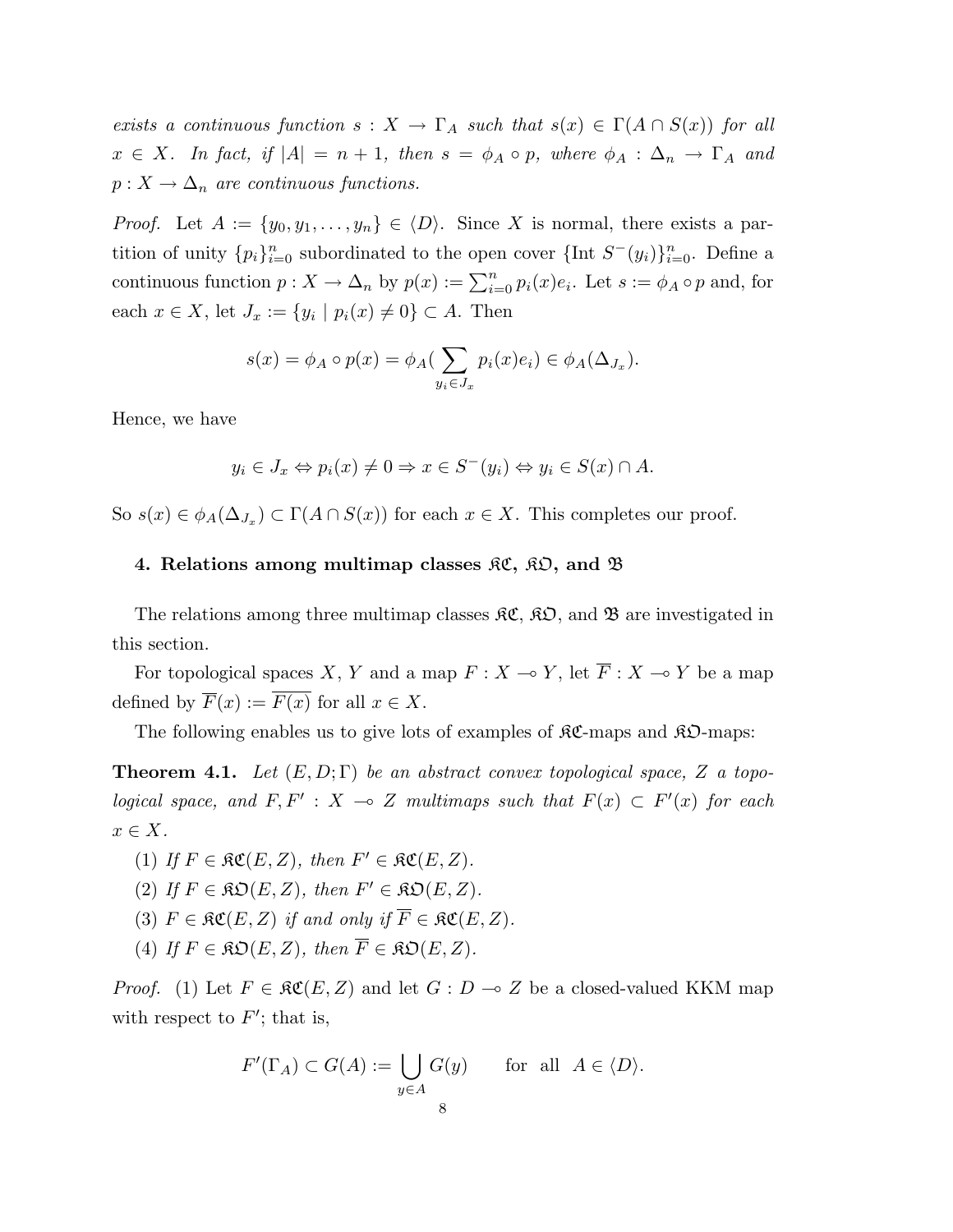Then

$$
F(\Gamma_A) \subset F'(\Gamma_A) \subset G(A) \quad \text{for all } A \in \langle D \rangle.
$$

Since  $F \in \mathfrak{RC}(E, Z)$ , the family  $\{G(y)\}_{y \in D}$  has the finite intersection property. Therefore  $F' \in \mathfrak{RC}(E, Z)$ .

(2) Similar.

(3) For 'if' part, let  $\overline{F} \in \mathfrak{RC}(E, Z)$  and let  $G : D \to Z$  be a closed-valued KKM map with respect to  $F$ ; that is,

$$
F(\Gamma_A) \subset G(A)
$$
 for all  $A \in \langle D \rangle$ .

Since  $G(A)$  is closed, we immediately have

$$
F(\Gamma_A) \subset \overline{F}(\Gamma_A) \subset \overline{F(\Gamma_A)} \subset \overline{G(A)} = G(A) \quad \text{for all } A \in \langle D \rangle.
$$

Since  $\overline{F} \in \mathfrak{RC}(E, Z)$ , the family  $\{G(y)\}_{y \in D}$  has the finite intersection property. Therefore  $F \in \mathfrak{RC}(E, Z)$ .

The 'only if' part follows from (1).

(4) This follows from (2).

**Example 4.1.** Let  $(X, D; \Gamma)$  be a G-convex space and Z a Hausdorff convex space. Then any Kakutani map belongs to  $\mathfrak{A}_{c}^{\kappa}(X, Z) \subset \mathfrak{K}\mathfrak{C}(X, Z) \cap \mathfrak{K}\mathfrak{O}(X, Z)$  by Lemma 3.1(3). Now, by Theorem 4.1(3), any u.s.c. map  $F : X \to Z$  having nonempty convex values belongs to  $\mathcal{RC}(X, Z)$  whenever Z is compact.

**Theorem 4.2.** Let  $(E, D; \Gamma)$  be an abstract convex space, Z a topological space, and  $F : E \multimap Z$ . Suppose that for any  $A \in \langle D \rangle$  with  $|A| = n + 1$ , the set  $F(\Gamma_A)$ in its induced topology is a normal space. If  $F \in \mathcal{RC}(E, Z)$ , then  $F \in \mathcal{RD}(E, Z)$ . The converse also holds.

*Proof.* Let  $F \in \mathfrak{RC}(E, Z)$  and  $G : D \multimap Z$  an open-valued KKM map with respect to F. Let  $A \in \langle D \rangle$ . Then  $F(\Gamma_A) \subset G(A)$ . Since  $\{F(\Gamma_A) \cap G(y)\}_{y \in A}$  is an open cover of the normal space  $F(\Gamma_A)$ , by Lemma 3.3, there exists an open cover  ${V_y}_{y\in A}$  of  $F(\Gamma_A)$  such that  $\overline{V_y} \subset G(y)$ , where  $\overline{V_y}$  is the intersection of  $F(\Gamma_A)$  and a closed subset of Z and we denote this closed set by  $\overline{V_y}$ . Let  $H : D \multimap Z$  be a map defined by

$$
H(y) := \begin{cases} \overline{V}_y & \text{for } y \in A; \\ Z & \text{for } y \in D \setminus A. \\ 9 & \end{cases}
$$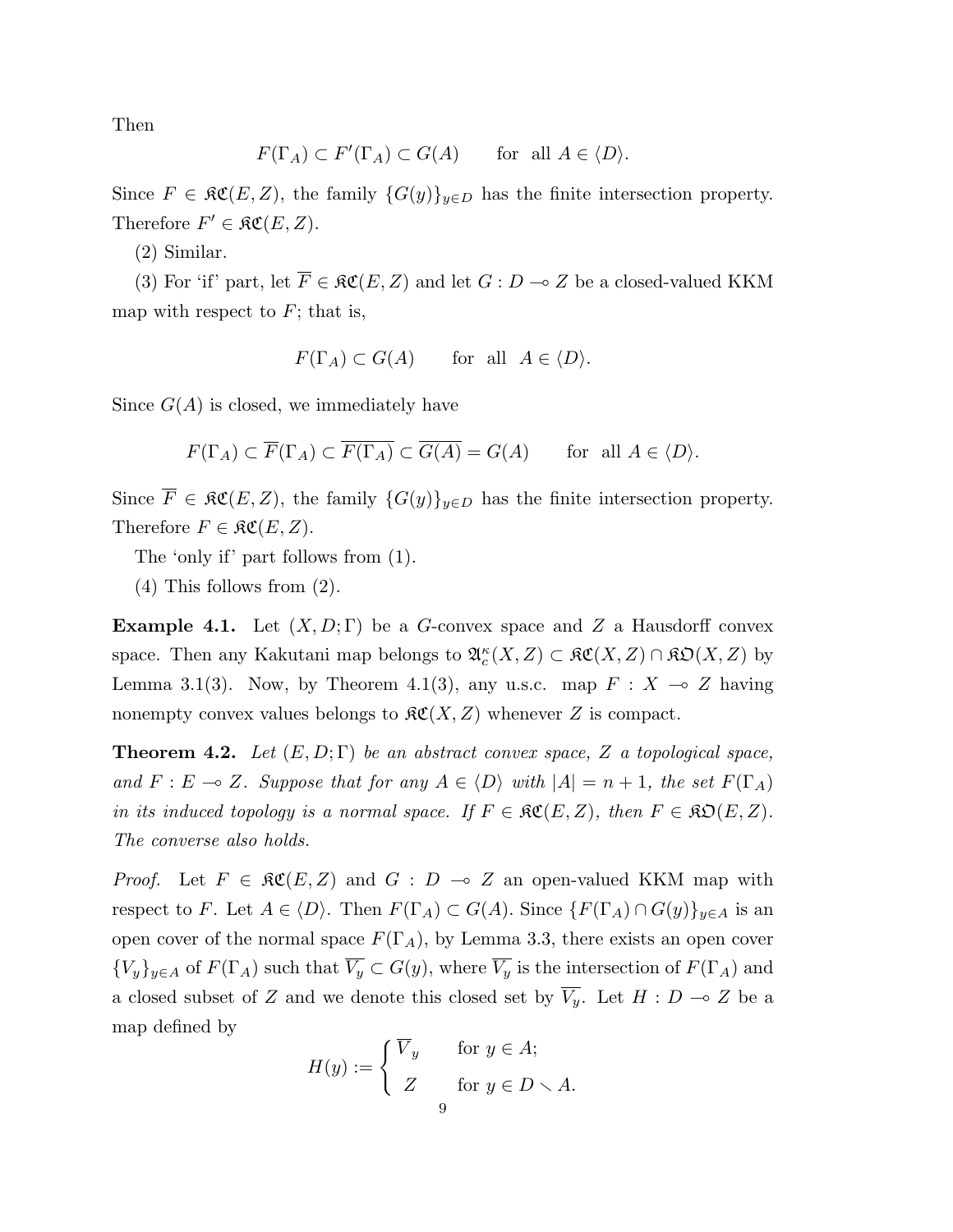Then H is a closed-valued KKM map with respect to F. Since  $F \in \mathfrak{RC}(E, Z)$ ,  ${H(y)}_{y\in D}$  has the finite intersection property. Hence  $\bigcap_{y\in A} G(y)$  $\overline{a}$  $y\in A$   $H(y) \neq$  $θ$ . Therefore,  $\{G(y)\}_{y\in D}$  has the finite intersection property. This establishes the first assertion.

Conversely, let  $F \in \mathfrak{RO}(E, Z)$  and  $G : D \to Z$  a closed-valued KKM map with respect to F. Let  $A \in \langle D \rangle$ . Then  $F(\Gamma_A) \subset G(A)$ . Since  $\{F(\Gamma_A) \cap G(y)\}_{y \in A}$ is a finite family of closed subsets of the normal space  $F(\Gamma_A)$ , by Lemma 3.4, there exists a family  ${U_y}_{y\in A}$  of open subsets of  $F(\Gamma_A)$  such that  $G(y) \subset U_y$  for all  $y \in A$  and for every  $J \subset A$ , we have  $\bigcap_{z \in J} U_z \neq \emptyset$  iff  $\bigcap_{z \in J} G(z) \neq \emptyset$ . Let  $H : D \longrightarrow Z$  be a map defined by

$$
H(y) := \begin{cases} U_y & \text{for } y \in A; \\ Z & \text{for } y \in D \setminus A. \end{cases}
$$

Then  $H$  is an open-valued KKM map with respect to  $F$  as the first case. Since  $F \in \mathfrak{RO}(E, Z), \{H(y)\}_{y \in D}$  has the finite intersection property. Hence  $\bigcap_{y \in A} U_y \neq$  $\emptyset$ . This is equivalent to  $\bigcap_{y\in A} G(y) \neq \emptyset$ . Therefore,  $\{G(y)\}_{y\in D}$  has the finite intersection property. This establishes the second assertion.

Remark. Closely examining the above proof, for the converse case, we may assume the set  $\overline{F(\Gamma_A)}$  in its induced topology is a normal space. Therefore we have

Corollary 4.3. Let  $(E, D; \Gamma)$  be an abstract convex space and Z a normal space. Then  $\mathfrak{SO}(E,Z) \subset \mathfrak{RC}(E,Z)$ .

Similarly, we have

**Theorem 4.4.** Let  $(X, D; \Gamma)$  be a G-convex space, Z a topological space, and F:  $X \multimap Z$ . Suppose that for any  $A \in \langle D \rangle$  with  $|A| = n+1$ , the set  $K_A := F(\phi_A(\Delta_n))$ in its induced topology is a normal space. If  $F \in \mathfrak{RC}(X,Z)$ , then  $F \in \mathfrak{RD}(X,Z)$ . The converse also holds.

*Proof.* Let  $F \in \mathfrak{RC}(X, Z)$  [resp.  $F \in \mathfrak{RO}(X, Z)$ ] and  $G : D \to Z$  an open-valued [resp. a closed-valued] KKM map with respect to F. Let  $A \in \langle D \rangle$ . Then, follow the proof of Theorem 4.2 by replacing  $F(\Gamma_A)$  by  $K_A$ .

**Example 4.2.** If Z is Hausdorff, for any compact-valued u.s.c. map  $F : X \to Z$ ,  $K_A$  is compact and hence normal.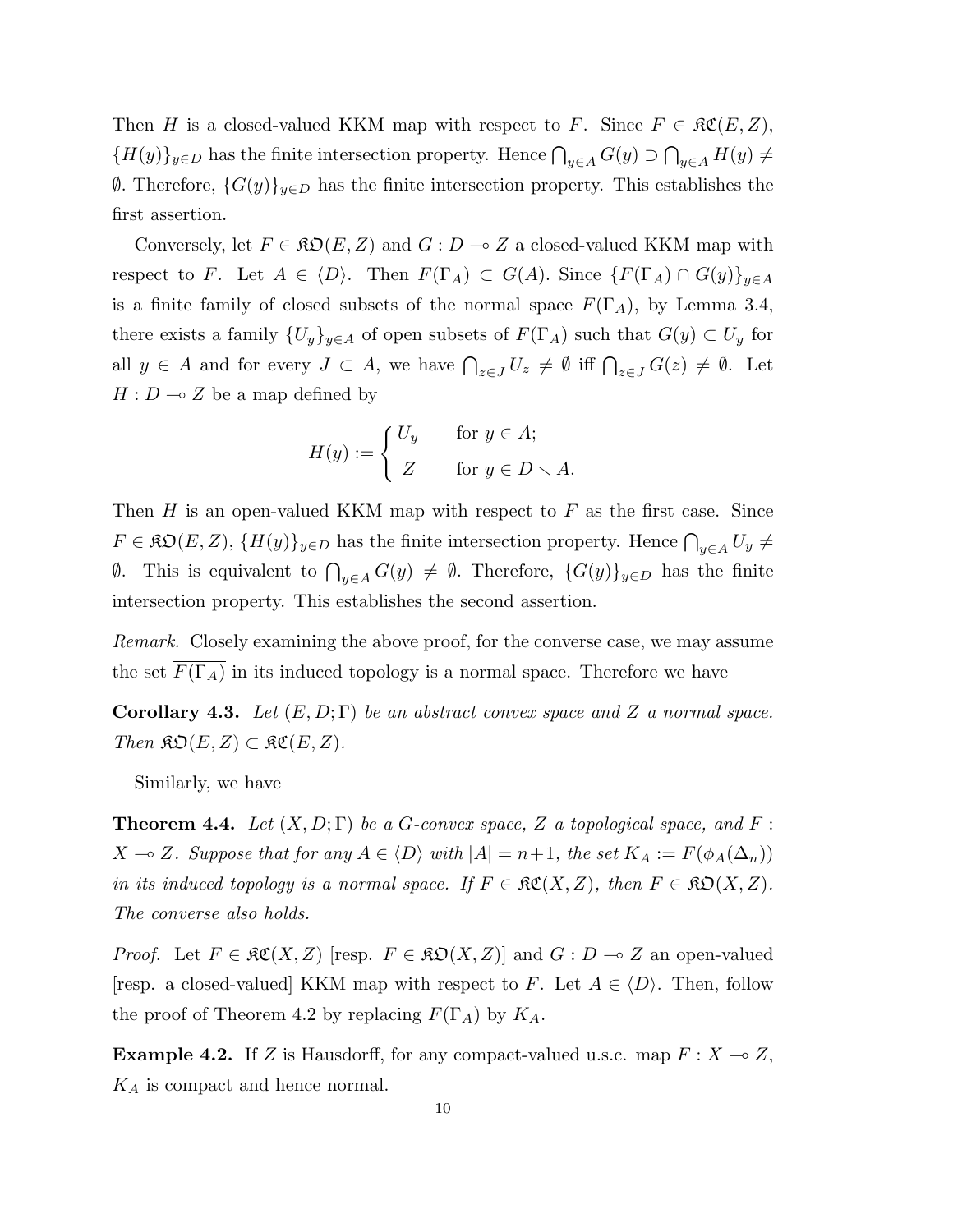**Theorem 4.5.** Let  $(X, D; \Gamma)$  be a G-convex space and Z a topological space. Then any map  $F \in \mathfrak{B}(X,Z)$  such that for any  $A \in \langle D \rangle$  with  $|A| = n + 1$ , the set  $K_A := F(\phi_A(\Delta_n))$  in its induced topology is a normal space, belongs to  $\mathfrak{KC}(X,Z) \cap$  $\mathfrak{K} \mathfrak{O}(X,Z).$ 

*Proof.* Let  $G: D \to Z$  be a closed-valued KKM map with respect to F. Suppose that the family  $\{G(x) \mid x \in D\}$  does not have the finite intersection property, that is, there exists an  $A := \{y_0, y_1, \ldots, y_n\} \in \langle D \rangle$  such that  $K_A := F(\phi_A(\Delta_n)) \subset$  $F(\Gamma_A) \subset G(A)$  and  $\bigcap_{i=0}^n G(y_i) = \emptyset$ . Then  $K_A =$  $n$  $\binom{n}{i=0}(K_A\smallsetminus G(y_i)).$  Let  $S$  :  $K_A \multimap A \subset D$  with  $S^-(y_i) := K_A \setminus G(y_i)$ . Since  $K_A$  is normal, by Lemma 3.5, there exists a continuous function  $p: K_A \to \Delta_n$  by  $p(z) := \sum_{i=0}^n p_i(z)e_i$ . Since  $F \in \mathfrak{B}(X,Z)$ , the composition  $p \circ F \circ \phi_A : \Delta_n \to \Delta_n$  has a fixed point  $a_0 \in p \circ F \circ \phi_A(a_0)$ . For a  $z \in p^{-1}(a_0) \subset F \circ \phi_A(a_0) \neq \emptyset$  and  $J_z := \{i \mid p_i(z) \neq 0\},$ we have  $i \in J_z$  iff  $z \in K_A \setminus G(y_i)$ , and so  $z \in$  $\overline{a}$  $_{i\in J_z} K_A \setminus G(y_i)$ . Note that  $z \in$  $F\circ \phi_A(\Delta_{J_z})\subset$ S  $i\in J_z$   $G(y_i)$ , which is a contradiction. This shows  $F \in \mathfrak{RC}(X,Z)$ . Now, by Theorem 4.4,  $F \in \mathcal{R}\mathcal{D}(X,Z)$ .

*Remark.* Note that [4, Lemma 2.5] is for the case  $F \in \mathcal{RC}(X, Z)$  of Theorem 4.4, and we followed its proof. A similar proof works for the following:

**Theorem 4.6.** Let  $(X, D; \Gamma)$  be a G-convex space and Z a topological space. Then those elements  $F \in \mathfrak{B}(X,Z)$  such that for any  $A \in \langle D \rangle$  with  $|A| = n + 1$ , the set  $\overline{F(\phi_A(\Delta_n))}$  in its induced topology is a normal space, belongs to  $\mathfrak{RC}(X,Z)$ .

The following improves Lemma 3.2(1):

**Corollary 4.7.** Let  $(X, D; \Gamma)$  be a G-convex space and Z a normal space. Then  $\mathfrak{B}(X,Z) \subset \mathfrak{K}\mathfrak{C}(X,Z).$ 

**Corollary 4.8.** Let  $(X, D; \Gamma)$  be a G-convex space and Z a Hausdorff space. Then

(1) every compact closed map  $F \in \mathfrak{B}(X,Z)$  belongs to  $\mathfrak{RC}(X,Z) \cap \mathfrak{KD}(X,Z);$ and,

(2) in the class of compact closed maps defined on a G-convex space  $(X \supset D; \Gamma)$ satisfying condition (\*) into Z, we have  $\mathfrak{B}(X,Z) = \mathfrak{K}\mathfrak{C}(X,Z) = \mathfrak{K}\mathfrak{O}(X,Z)$ .

*Proof.* (1) Since a compact closed map F is u.s.c. and compact-valued, F sends compact sets to compact sets. Therefore the set  $F(\phi_A(\Delta_n))$  is compact in the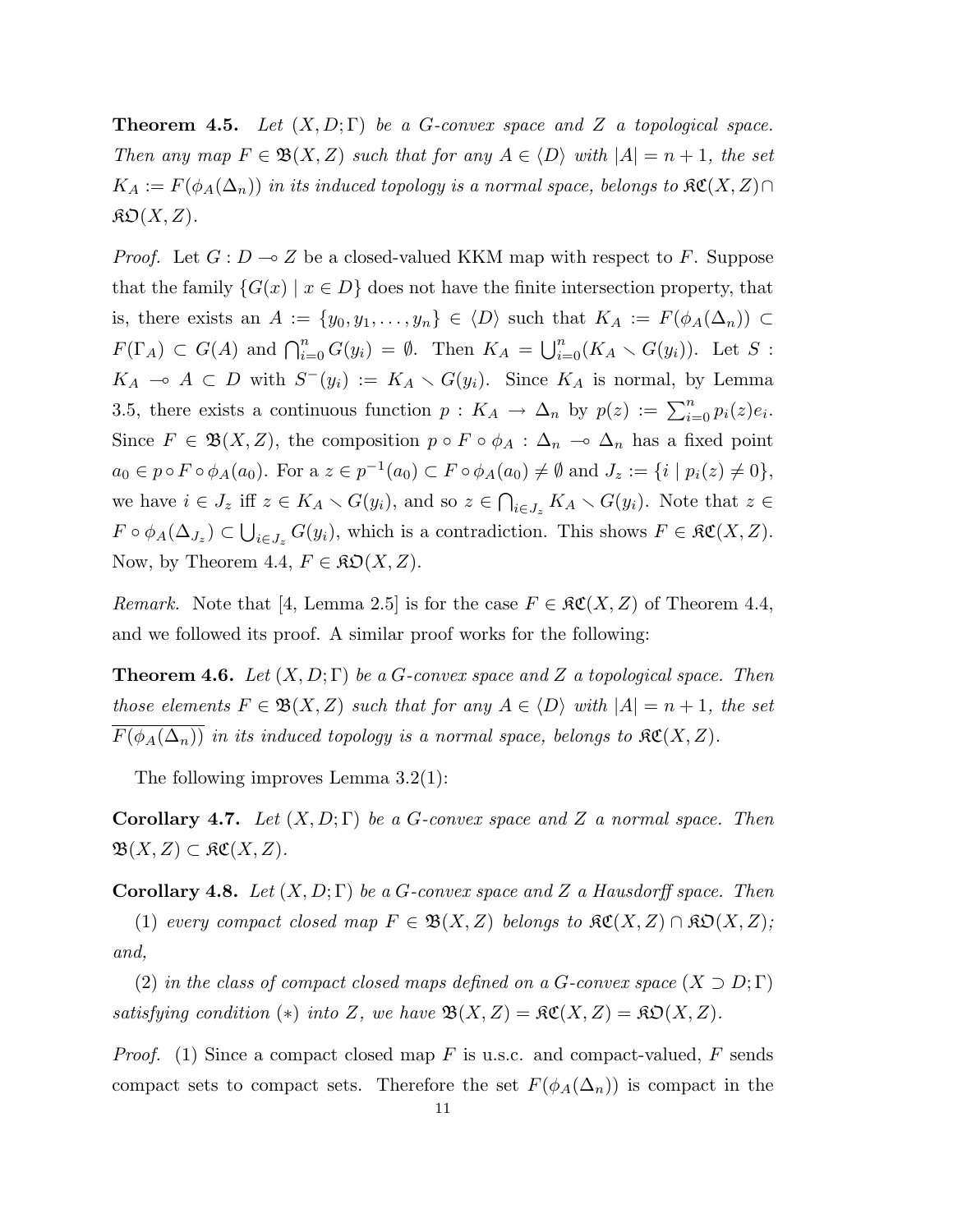Hausdorff space Z. Hence, it is normal. Now, by Theorem 4.5, the conclusion follows.

(2) By (1),  $\mathfrak{B}(X,Z) \subset \mathfrak{K}\mathfrak{C}(X,Z) \cap \mathfrak{K}\mathfrak{O}(X,Z)$ . By Lemma 3.2(3),  $\mathfrak{K}\mathfrak{C}(X,Z) \subset$  $\mathfrak{B}(X,Z)$ . Moreover, by Theorem 4.4,  $\mathfrak{RC}(X,Z) = \mathfrak{RO}(X,Z)$ . Therefore, the conclusion follows.

Recall that a convex space  $(X \supset D; \Gamma)$  satisfies the condition  $(*)$ .

**Corollary 4.8.** Let  $(X \supset D; \Gamma)$  be a convex space and Z a Hausdorff space. Then, in the class of compact closed maps  $F : X \to Z$ , we have  $\mathfrak{B}(X, Z) = \mathfrak{K}\mathfrak{C}(X, Z) =$  $\mathfrak{K}\mathfrak{O}(X,Z).$ 

## 5. Remarks on examples of KC

In Sections 3 and 4, we obtained mutual relations among multimap classes  $\mathcal{RC}$ ,  $\mathcal{R}D$ , and  $\mathcal{B}$  when those maps are closed or compact or the ones having normal ranges. Without such restrictions, it seems to be hard to establish any other conclusion.

In 2002, Jeng, Huang, and Zhang [6] obtained some interesting examples of KC-maps. This section is concerned with comments on their results.

(I) [6, Theorem 2.2] Let X and Y be two convex spaces and  $F : X \multimap Y$  satisfy that  $\overline{F(C)}$  is convex for any convex subset C of X. Then  $F \in \mathfrak{RC}(X,Y)$ .

Closely examining the proof of the above, we can see the following:

(I)' Let X and Y be two convex spaces and  $F : X \to Y$  satisfy that  $F(C)$  is convex for any convex subset C of X. Then  $F \in \mathfrak{RC}(X,Y) \cap \mathfrak{KD}(X,Y)$ .

**(II)** [6, Theorem 2.3] Let X be a nonempty interval of  $\mathbb{R}$  and Y a topological space. If  $F : X \to Y$  satisfies that  $\overline{F([a, b])}$  is connected for any  $a, b \in X$  with  $a < b$ , then  $F \in \mathfrak{RC}(X,Y).$ 

Similarly, we have

(II)' Let X be a nonempty interval of R and Y a topological space. If  $F : X \longrightarrow$ Y satisfies that  $F([a, b])$  is connected for any  $a, b \in X$  with  $a < b$ , then  $F \in$  $\mathfrak{RC}(X,Y)\cap \mathfrak{KO}(X,Y).$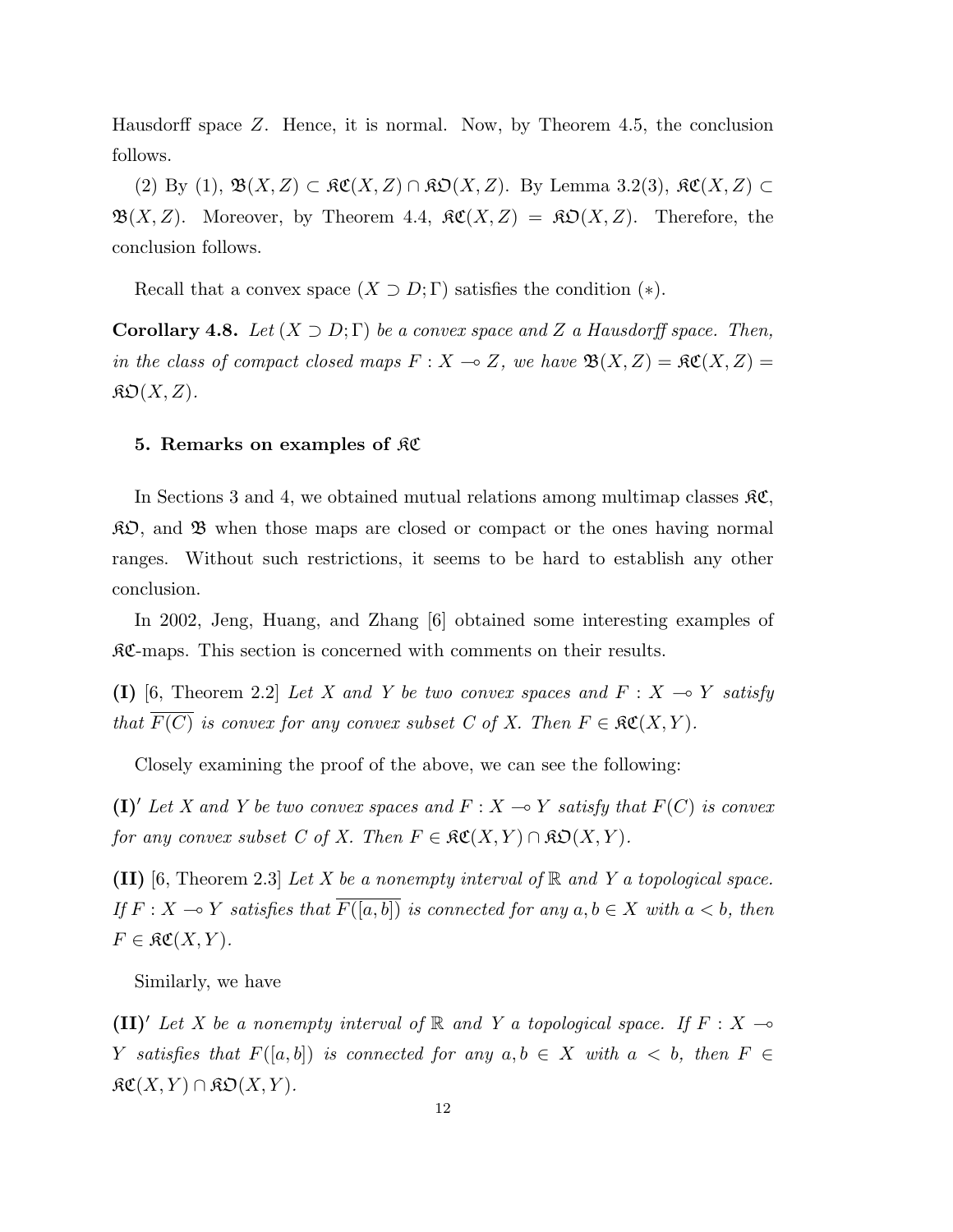**Example 5.1.** [2] Let  $X = [0, 1]$  with the usual topology, and let  $F : X \to X$ be defined as

$$
F(x) := \begin{cases} \{|\sin 1/x|\}, & \text{for } x \in (0,1]; \\ 0, & \text{for } x = 0. \end{cases}
$$

This example was originally given in [2] to show that  $\mathfrak{RC}(X,X) \supsetneq \mathfrak{A}_{c}^{\kappa}$ . Now it is also an example of  $(II)$  and  $(II)'$ .

Note that the converses of  $(II)$  and  $(II)'$  are not true:

**Example 5.2.** [6] Let  $F : [0, 1] \to [0, 1]$  be defined by  $F(0) := \{0, 1\}$  and  $F(x) :=$  $\{1\}$  for  $x \in (0,1]$ . Since F has a continuous selection f such that  $f(x) = 1$  for all  $x \in [0, 1].$ 

(III) [6, Theorem 2.4] Let X be any convex space and  $F \in \mathfrak{RC}(X,Y)$  such that  $\overline{F(x)}$  is connected for any  $x \in X$ . Then  $\overline{F(C)}$  is connected for any convex subset  $C$  of  $X$ .

Closely examining the proof of the above, we can see the following:

(III)<sup> $\iota$ </sup> Let X be any convex space and  $F \in \mathfrak{RC}(X, Y)$  or  $F \in \mathfrak{RD}(X, Y)$  such that  $F(x)$  is connected for any  $x \in X$ . Then  $F(C)$  is connected for any convex subset  $C$  of  $X$ .

In [6], the following characterization of single-valued functions in the  $\mathcal{RC}$  is obtained as an immediate consequence of (II) and (III):

**(IV)** [6, Theorem 2.5] Let X be a nonempty interval of  $\mathbb{R}$ , Y a topological space and  $f: X \to Y$ . Then  $f \in \mathfrak{RC}(X, Y)$  if and only if  $\overline{f([a, b])}$  is connected for any  $a, b \in X$  with  $a < b$ .

As an immediate consequence of  $(II)'$  and  $(III)'$ , we have

 $(IV)'$  Let X be a nonempty interval of R, Y a topological space and  $f : X \to Y$ . Then  $f \in \mathfrak{RC}(X,Y) \cup \mathfrak{RO}(X,Y)$  if and only if  $f([a,b])$  is connected for any  $a, b \in X$ with  $a < b$ .

## 6. Historical remarks on  $\mathfrak{RC}, \mathfrak{RD},$  and  $\mathfrak B$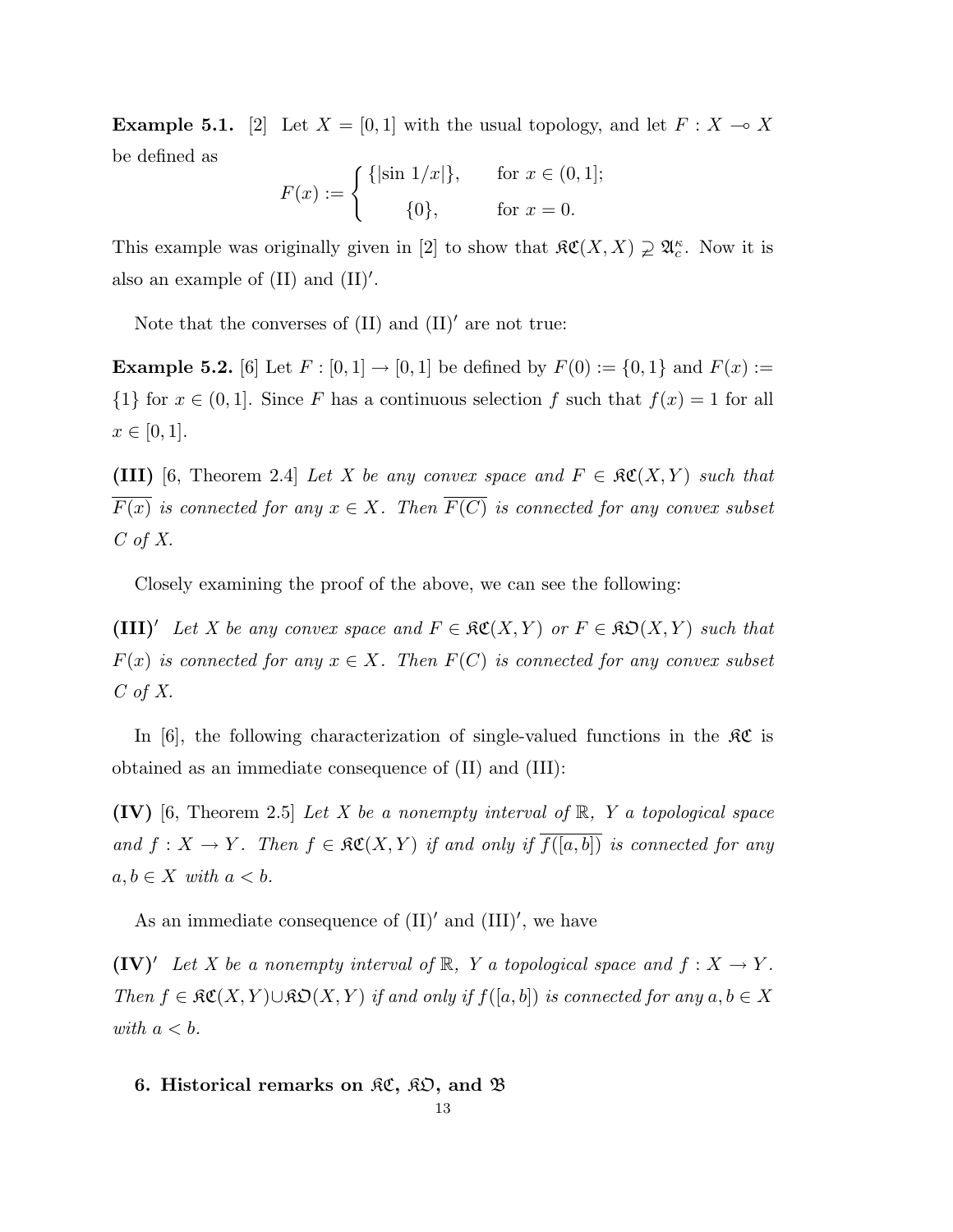1. At the Halifax conference in 1991, the author [10] first named the KKM theory as the research area on applications of various equivalent formulations of the classical KKM theorem.

2. In 1993, the author [11] introduced the admissible class  $\mathfrak{A}_{c}^{\kappa}(X,Y)$  of multimaps  $X \to Y$  between topological spaces and gave examples of multimaps belonging to the class.

3. In the same year, the author initiated the study of generalized convex spaces and various subclasses of the admissible class. Consequently, we could generalize the KKM theory to G-convex spaces; see [22-24] for earlier developments.

4. In 1994, the author [12] showed that fundamental results in the KKM theory can be obtained in far-reaching generalized forms related to  $\mathfrak{A}_{c}^{\kappa}(X,Y)$  and that this class has the KKM property when  $X$  is a convex space and  $Y$  is a Hausdorff space as follows:

**Corollary 2** [12]. Let  $(X, D)$  be a convex space, Y a Hausdorff space, F  $\in$  $\mathfrak{A}_{c}^{\kappa}(X,Y)$ , and  $H: D \to 2^{Y}$  such that, for any  $N \in \langle D \rangle$ ,  $F(\text{co } N) \subset H(N)$ . Then the family  $\{\overline{Hx} : x \in D\}$  has the finite intersection property.

5. Motivated by this, Chang and Yen [2] in 1996 defined the KKM class of maps on convex subsets of topological vector spaces. Naturally, their  $\mathcal{RC}$  class contains  $\mathfrak{A}_c^{\kappa}$ -class under the hypothesis of the above corollary, but no significant proper example of the former not in the latter was found. Note that Example 5.1 was the only one in their class not belonging to  $\mathfrak{A}^{\kappa}_c$ .

6. In the same year, Chang and Yen [2] introduced the concept of s-KKM map. A large number of authors followed their way and tried to rewrite many known results in the KKM theory using this concept or its modifications like S-KKM class.

7. On the other hand, the author [13] extended the  $\mathfrak{A}_{c}^{\kappa}$ -class to the 'better' admissible B-class on convex spaces, supplied a large number of examples, and showed that, in the class of compact closed multimaps from convex spaces into Hausdorff spaces, two subclasses  $\mathfrak{B}$  and  $\mathfrak{K}\mathfrak{C}$  coincide.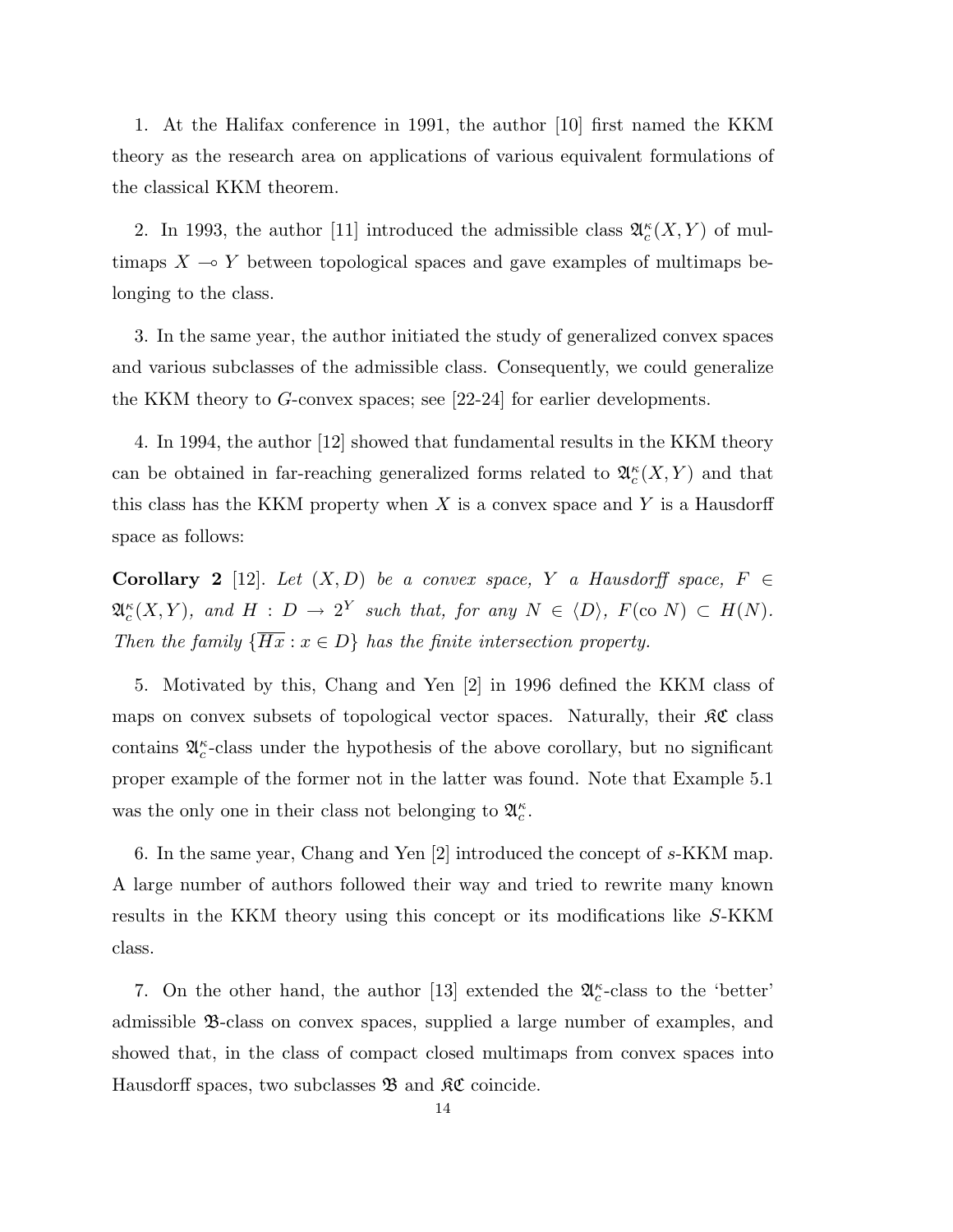8. For G-convex spaces, such multimap classes are extended and investigated by a number of authors.

9. In 2003, the author [16] introduced the classes  $\mathfrak{K}, \mathfrak{K} \mathfrak{C}, \mathfrak{K} \mathfrak{O}$  of multimaps from a G-convex spaces into a topological spaces. This is followed by H. Kim and the author [8].

10. In 2004, the author [17] showed that a compact closed s-KKM map from a convex subset of a t.v.s. into itself belongs to  $\mathfrak{B}$ . Note that the convexity is redundant.

11. In 2005, H. Kim [7] showed that two classes KKM and s-KKM of multimaps from a convex space into a topological space are identical whenever s is surjective [this is the only case S-KKM is meaningful].

12. Recently, in [18], we observed that any S-KKM class on abstract convex spaces is included in the  $\mathcal{RC}$  class.

#### **REFERENCES**

- [1] N. Bourbaki, *Topologie Générale*, Paris, Hermann, 1939-1940.
- [2] T.-H. Chang, C.-L. Yen, KKM property and fixed point theorems, J. Math. Anal. Appl. 203 (1996), 224–235.
- [3] T.-H. Chang, C.-L. Yen, Generalized KKM theorem and its applications, Banyan Math. J. 2 (1996), 21–28.
- [4] M. Fakhar and J. Zafarani, Fixed point theorems and quasi-variational inequalities in G-convex spaces, Bull. Belg. Math. Soc. 12 (2005), 235–247.
- [5] Ky Fan, A generalization of Tychonoff's fixed point theorem, Math. Ann. 142 (1961), 305–310.
- [6] J.-C. Jeng, Y.-Y. Huang, and H.-L. Zhang, Characterization of maps having the KKM property, Soochow J. Math. 28 (2002), 329–338.
- [7] H. Kim, KKM property, S-KKM property and fixed point theorems, Nonlinear Anal. 63 (2005), e1877–e1884.
- [8] H. Kim and S. Park, Remarks on the KKM property for open-valued multimaps on generalized convex spaces, J. Korean Math. Soc. 42 (2005), 101–110.
- [9] S. Lefschetz, Algebraic Topology, Amer. Math. Soc. Colloq. Pub. XXVII, Amer. Math. Soc., New York, 1942.
- [10] S. Park, Some coincidence theorems on acyclic multifunctions and applications to KKM theory, in: Fixed Point Theory and Applications (K.-K. Tan, ed.), 248–277, World Sci. Publ., River Edge, NJ, 1992.
- [11] S. Park, Fixed point theory of multifunctions in topological vector spaces, II, J. Korean Math. Soc. 30 (1993), 413–431.
- [12] S. Park, Foundations of the KKM theory via coincidences of composites of upper semicontinuous maps, J. Korean Math. Soc. 31 (1994), 493–519.
- [13] S. Park, Coincidence theorems for the better admissible multimaps and their applications, Nonlinear Anal. 30 (1997), 4183–4191.